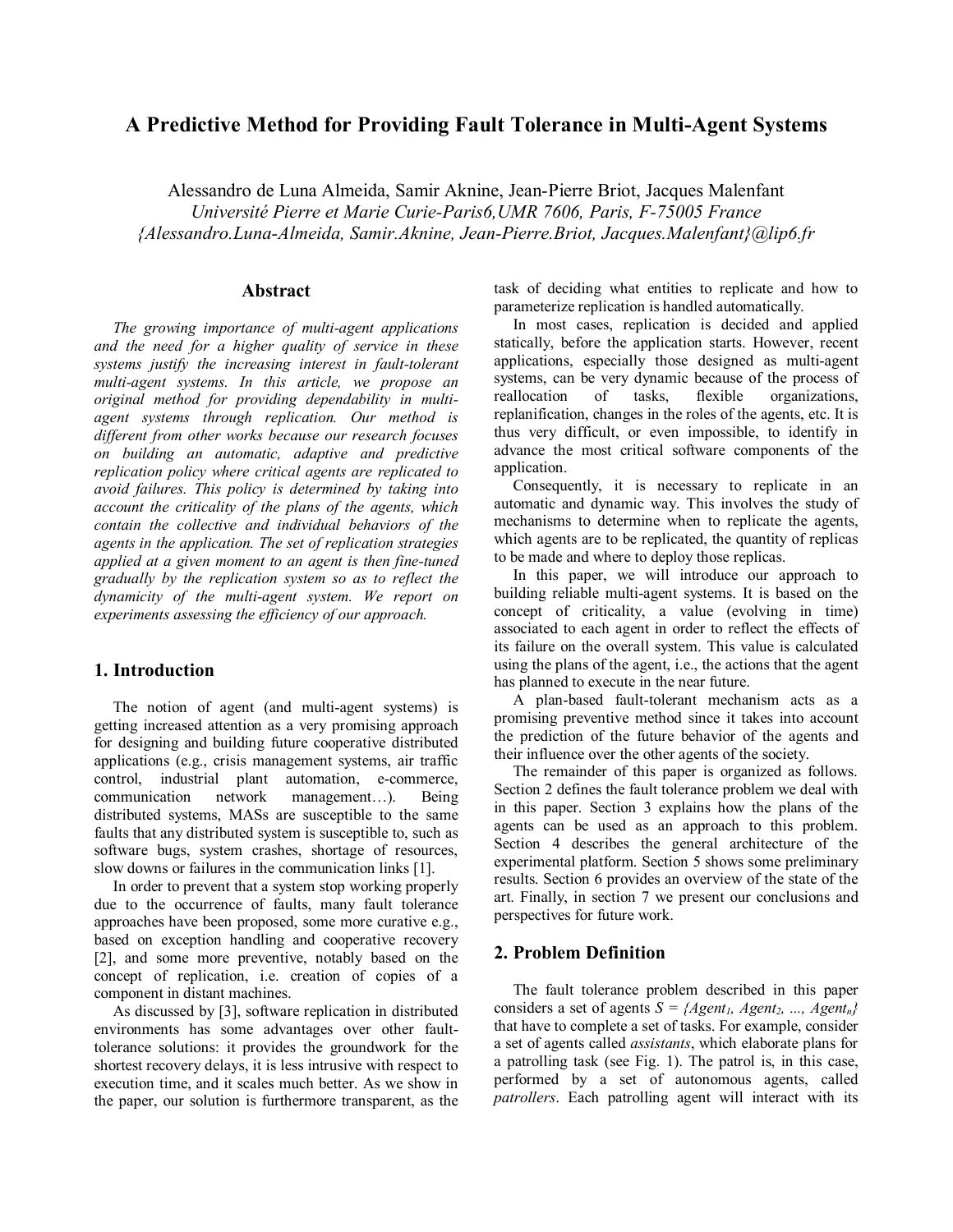corresponding assistant agent in order to discover the sequence of sites which must be visited. A predetermined priority is associated to each site.





While trying to accomplish their tasks, agents can stop executing. In this work, we consider the crash type of failures, that is when a component stops producing output. It is the simplest type of failure to contend with. However, in various cases our solution allows to deal with other types of failures (omission, timing, byzantine). They are currently being investigated, but will not be considered in this paper.

To minimize the impact of failures, agents can be replicated. A replicated software component has representations (replicas) on two or more hosts [3]. The two main types of replication protocols are: active replication, in which all replicas process concurrently all input messages ; passive replication, in which only one of the replicas processes all input messages and periodically transmits its current state to the other replicas in order to maintain consistency.

 Replicating every agent is not a feasible approach since not only the available resources are often limited, but also the overhead imposed by the replication could degrade performance significantly. The problem consists in finding a replication scheme which minimizes the probability of failure of the most critical agents. This scheme must also be revised over time, considering that the multi-agent execution context of tasks is dynamic and, thus, the criticalities of the agents vary at runtime.

# **3. Our Plan-Based Criticality Assessment Method**

In our approach to solve the problem defined in the last section, we consider that each agent of the system knows which sequence of actions (plan) must be executed in order to accomplish its current task. Since unexpected events may occur in dynamic environments, agents usually interleave planning and execution. Consequently, their plans are established just for the short term. We assume that at each given instant of time the agent is executing at most one action.

Using the same approach established by [4], we represent the plan of an agent as a directed acyclic

AND/OR graph where each node represents an action. The nodes are connected by AND or OR edges. A node *n* which is connected to  $k$  nodes  $(n_1, n_2, ..., n_k)$  by means of AND edges represents an action *An* after which *all* the actions  $A_{nl}$ ,  $A_{n2}$ , ...,  $A_{nk}$  will be executed. However, if a node *n* is connected to *k* nodes  $(n_1, n_2, ..., n_k)$  by means of OR edges, it suffices that *at least one* of the actions *An1*,  $A_{n2}$ , ...,  $A_{nk}$  be executed after the execution of the action *An*.

In the example of Fig. 2, we show two patrolling plans elaborated by the assistant agents. For legibility purposes, let us denote the action "*visit the site X"* simply as "*X*". After performing the action  $A$ ,  $Agent_1$  needs to have both *B* and *C* executed in order to accomplish its plan. However, after *C*, only one of *D* or *E* needs to be performed so that  $Agent_1$  accomplishes its plan.



**Figure 2. Example of plans of two interacting agents (dashed circles represent external actions)** 

**Definition 1:** An *external* action is an action belonging to the plan of an agent which will be executed by others. For example, consider the action *C* belonging to the plan of  $Agent_1$  in Fig. 2. Since this action is performed by  $Agent_2$ , it is an external action in the current plan of  $A$ *gent<sub>1</sub>*.

**Definition 2:** A *terminal* action is an action after which no other known action will be performed. In Fig. 2, *B*, *D*, *E*, *I*, *J*, *K*, and *L* are terminal actions.

#### **3.1. Agent Criticality**

The criticality of an agent at any time can be calculated based on the criticalities of the forthcoming actions which belong to its plan. An agent which executes important actions must be considered critical. In a given time *t*, the criticality of the agent will be given by the relative criticality of the current root of its plans' graph.

Before defining the relative criticality of an action, let's first introduce the concept of absolute criticality. The *absolute criticality (AC)* of an action is defined without taking into account the current plans of the agents. It is given a priori by the system designer and can be determined in function of a number of factors:

- Number of agents capable of performing the action: an action that can be done by many agents can be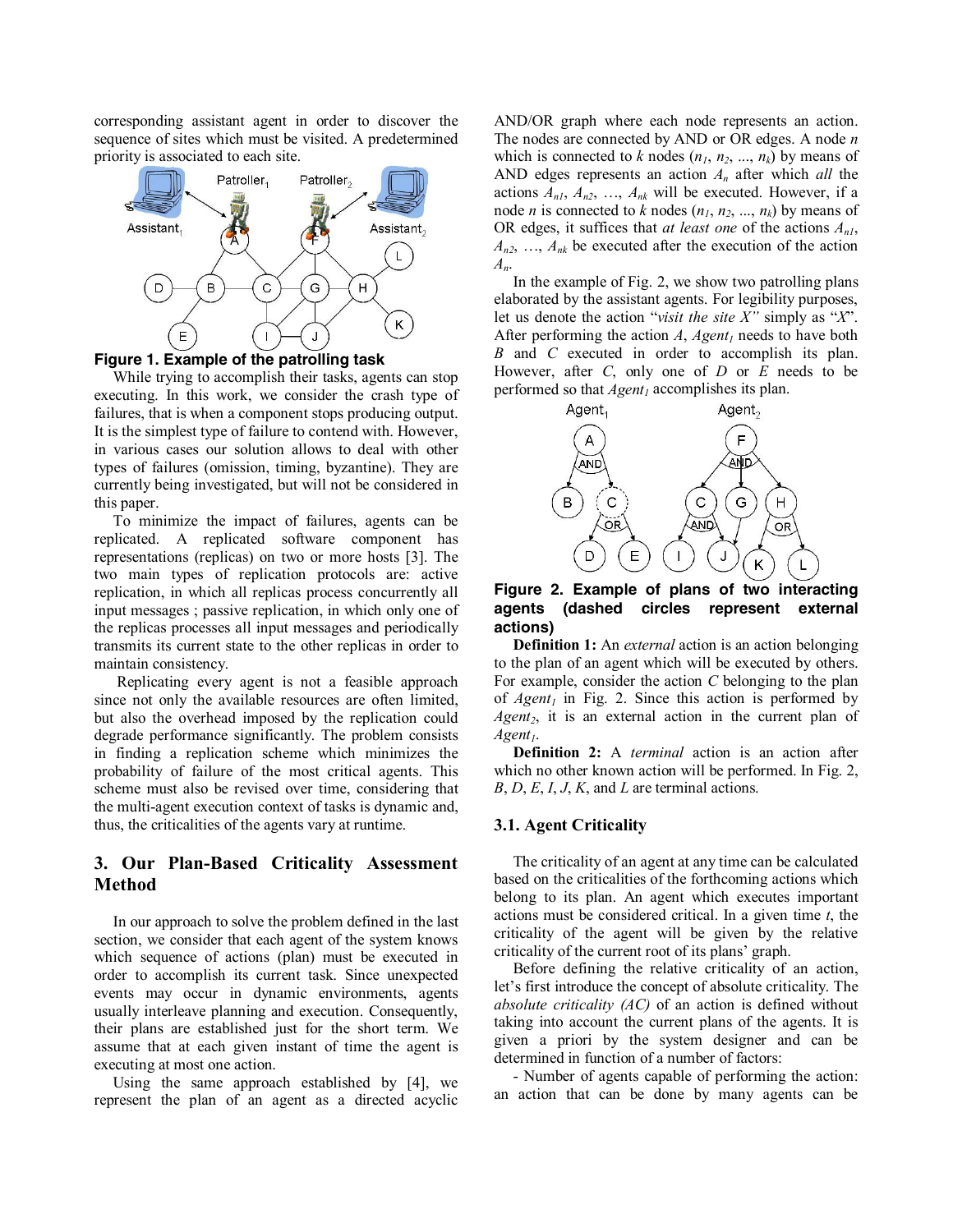considered not too critical, since it is probably easier to reschedule it, if it ever fails, than if only a few agents were capable of performing it.

- Resources required for the execution of the action: the size of the set of required resources can also be used to determine the absolute criticality. For example, under some circumstances, actions which are expected to take too long could be considered more critical than short ones.

- Semantic information: the system designer can use semantic information to determine the criticality of the action, since, depending on the field of application, some actions are more important than others. For example, the absolute criticality of the action *"visit the site s"* in the case of the patrolling task is given by the priority of the site *s*.

The *relative criticality (RC)* of an action executed by an agent (possibly jointly with other agents) estimates the impact of its failure to the multi-agent system as a whole. The RC depends on the absolute criticality of the action and on the usefulness of its results to all the agents which depend on it to perform their tasks.

The relative criticality is calculated as follows:

- For an external action, it is equal to the *local relative criticality (LRC)*. The LRC is obtained using the ANDaggregation function if the action is connected to its children by means of AND edges or the OR-aggregation function if it is connected by OR edges. The parameters of these two functions are the relative criticalities of the children of the action. We use as an AND-aggregation function the sum of its parameters and as OR-aggregation function, the mean of its parameters. If the action has only one child, its LRC is equal to the relative criticality of its child. If the action is terminal (i.e. it has no child), its local relative criticality is equal to zero.

- For a non-external action *a*, its relative criticality is equal to its absolute criticality plus the sum of the local relative criticalities of *a* in each plan to which it belongs.

Table 1 shows the relative criticalities of each action in the example of Fig. 2 if the corresponding absolute criticalities are considered.

| Action     | Absolute<br>Criticality | Relative<br>Criticality |
|------------|-------------------------|-------------------------|
| A          |                         | 15                      |
| B          | 8                       | 8                       |
| C (Agent1) | 4                       | 3                       |
| C (Agent2) | 4                       | 13                      |
| D          | 5                       | 5                       |
| E          |                         |                         |
| F          | 6                       | 30                      |
| G          | 3                       |                         |
| Н          | 2                       |                         |
|            | 2                       | $\mathfrak{D}$          |
|            |                         |                         |

|  |  |  | <b>Table 1. Calculation of Criticality</b> |
|--|--|--|--------------------------------------------|
|--|--|--|--------------------------------------------|

In order to obtain those values for the relative criticalities, the method previously described is used. For example, the action *B* belonging to the plan of  $Agent_1$  is a non-external action. Then its relative criticality is calculated by adding its absolute criticality with its local relative criticality. Since it is a terminal action, its local relative criticality is equal to zero.

$$
RC(B) = AC(B) + LRC(B, Agent1) = 8 + 0 = 8 \qquad (1)
$$

However, we calculate the relative criticality of the action  $C$  in the plan of  $Agent_1$  differently because it is an external action (it will be executed by  $Agent<sub>2</sub>$ ). In this case, the relative criticality is simply equal to the value of the local relative criticality. In order to calculate the LRC of *C* in  $Agent_i$ 's plan, we use the mean aggregation function with the relative criticalities of the children of action *C* (namely *D* and *E*) as parameters.

$$
RC(C_Agent_i) = LRC(C, Agent_i) = Mean(RC(D), \qquad (2)
$$
  

$$
RC(E)) = Mean(5, 1) = 3
$$

In dynamic and unreliable environments, actions with a late start time will be executed less possibly than actions with an early starting time, since the plans can change or failures can happen. Consequently, we have also refined this strategy by considering the expected starting time of actions.



### **Figure 3. Impact of time in the criticality of actions**

In Fig. 3, the Action  $A$  of  $Plan<sub>1</sub>$  and the action  $D$  of *Plan2* will have a relative criticality of *3*. However, since it is not certain that actions *B* and *C* will be executed, the action *D* should be more critical than the action *A*. Hence, we propose another approach to calculate the relative criticalities, where we multiply the relative criticality of the actions by a factor which decreases along time, taking into account the expected time that the action will start to be executed.

Let *t* be the estimated starting time of the action and *RC<sub>old</sub>* its relative criticality calculated using the previous approach. Then we calculate the relative criticalities in the new approach ( $RC_{new}$ ) using the following exponentially decreasing function: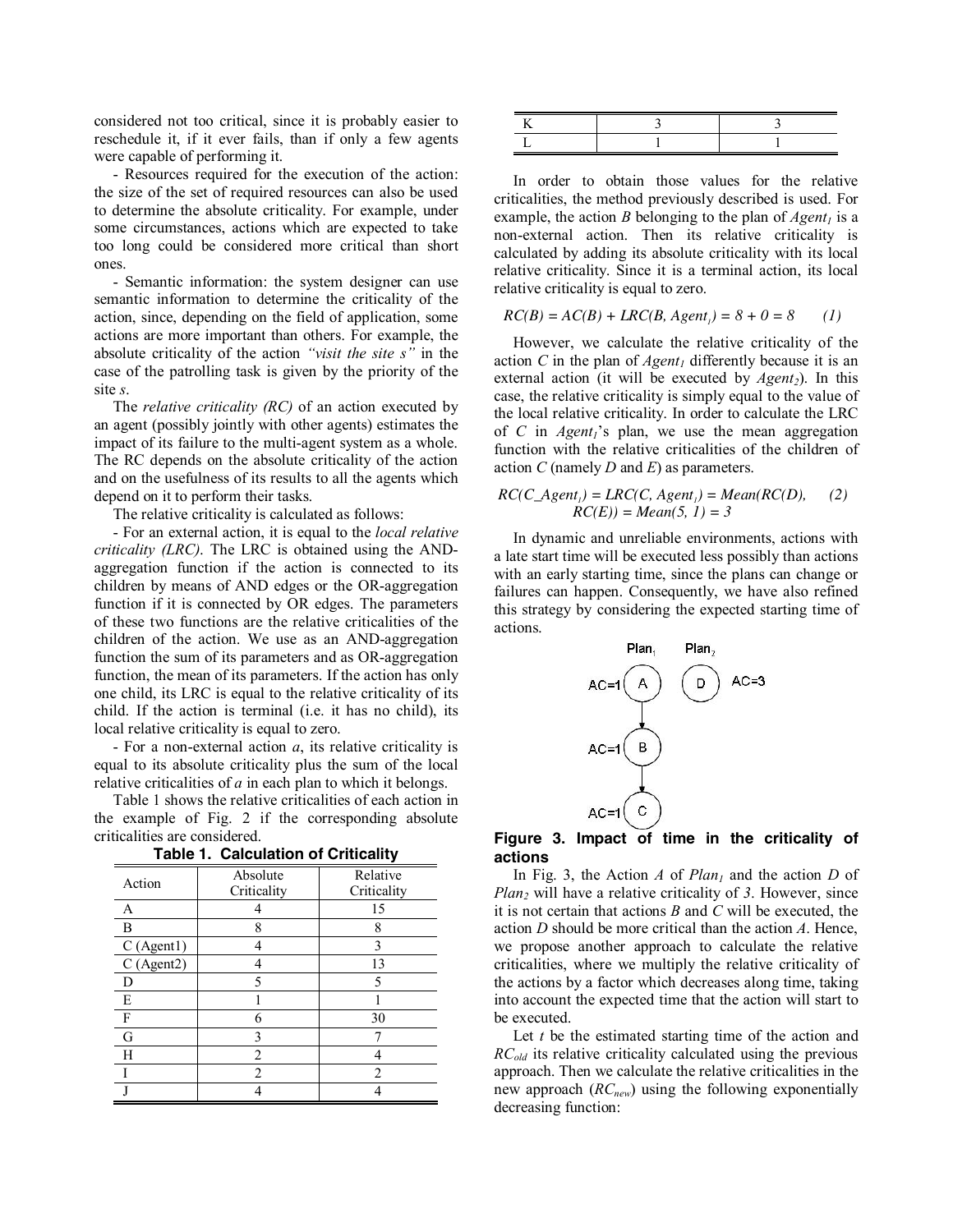$$
RC_{new} = RC_{old}/bt, where b \ge 1
$$
 (3)

We intend to study other functions besides the exponential one, such as a linear or hyperbolic decay.

We compute the estimated starting time of the actions using a topological sorting in the graph (top-down) considering the elapsed times of the antecedents and siblings' actions [5].

In the example of Fig. 3, if we consider that the duration of all the actions is equal to three units of time, and the amortizing base *b* is equal to *e*, the following relative criticalities would be obtained:

**Table 2. Calculation of Criticality considering time** 

| Action    | <b>Relative Criticality</b>                           |  |
|-----------|-------------------------------------------------------|--|
|           | $RC(A) = (AC(A) + LRC(A, Agent))/e^{ta} =$            |  |
| А         | $(AC(A) + RC(B))$ / $e^{ta} =$                        |  |
|           | $(1 + e^{-3} + e^{-9})/e^{0} = 1 + e^{-3} + e^{-9}$   |  |
|           | $RC(B) = (AC(B) + LRC(\overline{B, Agent}))/e^{tb} =$ |  |
| в         | $(AC(B) + RC(C))$ / $e^{tb}$ =                        |  |
|           | $(1+e^{-6})/e^{3} = e^{-3} + e^{-9}$                  |  |
| $\subset$ | $RC(C) = AC(C)/e^{tc} = 1/e^6 = e^{-6}$               |  |
|           | $RC(D) = AC(D)/e^{td} = 3/e^{0} = 3$                  |  |
|           |                                                       |  |

Using this new mechanism for calculating the relative criticalities, the action  $A$  in  $Plan<sub>l</sub>$  is less critical than the action  $D$  in  $Plan<sub>2</sub>$ , as desired.

### **3.2. Revision of the Criticality**

Since multi-agent systems are often dynamic and nondeterministic, it is not possible to know in advance the complete plan of the agent. Actually, during the execution of multi-agent plans, one or more agents might determine that the context has changed so much that the agents' partial plan should be modified.

Consequently, the initial criticality of the agents in the instant  $t = 0$  is quite precise, but it needs to be updated along time. The question is when and how to update those criticalities. We propose two main types of strategies to revise the criticality: *time-driven strategies* and *eventdriven strategies*.

Time-driven strategies are based on local clocks associated to each agent. Whenever the clock alarms, the criticality of the corresponding agent is re-evaluated. The interval of time between two consecutive alarms can be *fixed* or *variable*. Using an initial approach, at each fixed interval ∆t, the clock will sound the alarm and the criticality will be updated. The value of ∆t could be variable so as to reflect the dynamicity of the system. If this is the case, the length of the interval is initially set to a predefined value. It is reduced if a substantial modification in the criticality has been noticed in the last interval of time or, inversely, it would be increased if almost no change has been observed in the criticality.

Event-driven strategies are based on critical events that might change the criticality in a substantial way. Whenever one of these events is detected, the criticality is updated. There are two main types of events: those which depend on the application (completion of an action, changes in the plan of the agent, …) and those related to failures (failure of an agent or a machine).

#### **3.3. Agent Replication Mechanism**

Once estimated the criticality of the agents (using the strategies described in the last section, for example), one may ask which agents should be replicated and where to deploy the replicas. In order to determine which agents to replicate, Guessoum et al [6] proposed an agent replication mechanism which, at each interval of time ∆t, recalculates and updates the number of replicas that each agent must possess. It is directly proportional to the criticality of the agent and the number of replicas available and inversely proportional to the sum of criticality of all agents in the system.

One problem with this technique of calculating the number of replicas that should be given to each agent is that it does not address the problem of where deploying efficiently the replicas. In other words, it does not take into consideration the future failure probability of the replica. In fact, it is better to have only one replica which will have in the future an almost zero probability of failure than having many replicas which are not reliable.

Hence, we will propose another mechanism of replica allocation, which considers the probability of failures. In this new mechanism, we define the *value* of the replica *rk* (denoted by  $v_k$ ), as the probability that it will not crash. A value of one will be attributed to a completely reliable resource, whereas an unreliable one shall have a near zero value.

The probability of failure of a given set of replicas  $R =$  $\{r_1, r_2, \ldots, r_n\}$ , is given by:

$$
P (Failure (R) = 1) = (1-v_1) \times (1-v_2) \times ... \times (1-v_n) \tag{4}
$$

Let *S* be the sum of the values of all the replicas in the system. Then, an agent *Agent<sub>i</sub>* is allowed to be replicated using a total value of replicas  $(t_i)$  proportional to the percentage of its criticality  $(c_i)$  with respect to the sum of agents' criticalities (*C*), as given by the equation:

$$
t_i = c_i \times V / C \tag{5}
$$

The system of replication will then allocate to the agent the set of replicas  $R = \{r_1, r_2, \dots, r_n\}$ , such that  $v_1$  +  $v_2$  + ... +  $v_n \le t_i$  and its probability of failure is minimal among all the possible sets of replicas.

One can apply the same possible strategies used as the agent criticality update policy (time-driven or eventdriven) to decide when to re-calculate the values of *ti*. For instance, one can use a variable window of time ∆t for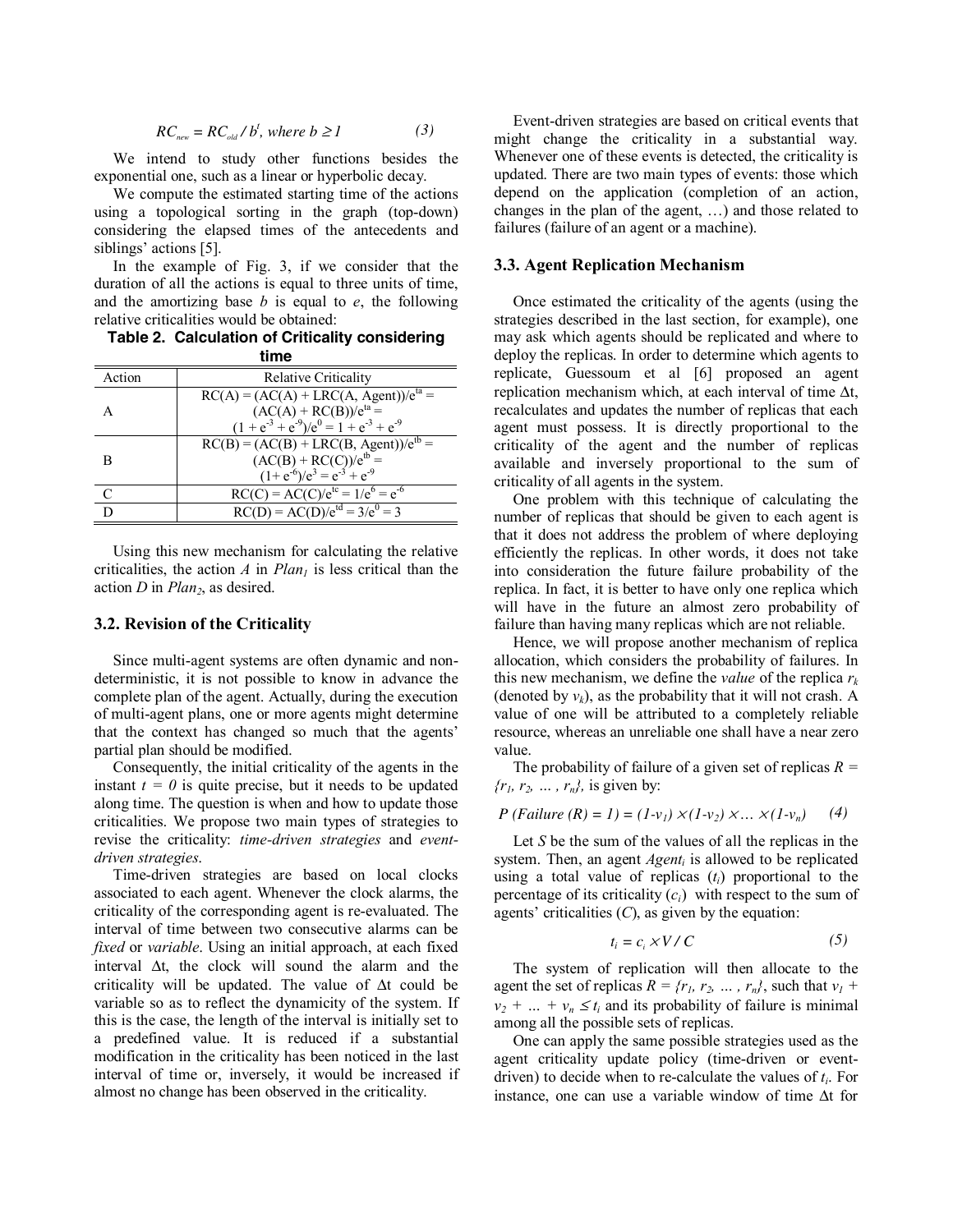each agent *Agent<sub>i</sub>*. If the quantity of replicas (whose total value does not exceed  $t_i$ ) that the agent *Agent<sub>i</sub>* can acquire does not change significantly, the window of time ∆t can be increased, otherwise it is decremented. Another possibility is to recalculate the value of  $t_i$  whenever the value of  $c_i$  is updated.

#### **4. Architecture and Implementation**

To implement the agent replication mechanism described in the previous section, we used the framework DARX (Dynamic Agent Replication eXtension) [7].

DARX relies on the notion of replication group (RG). Every agent of the application is associated to an RG, which DARX handles in a way that renders replication transparent to the application at runtime. Each RG has exactly one ruler, which communicates with the other agents. Other RG members, referred to as subjects, are kept consistent with their ruler according to the replication strategies. Several different strategies, ranging from passive to active, may be applied within a replication group. The number of subjects and the replication strategy may be adapted dynamically.

DARX provides atomic and ordered multi-cast for the replication groups' internal communication. Messages between agents are also logged by each replica, and sequences of messages can be re-emitted for recovery purposes.

As shown in Fig. 4, DARX offers several services. Failure detection enables to suspect host and process failures based on a hierarchy of adaptive failure detectors. Naming and localisation provides a means to supply agents and their replicas with unique identifiers throughout the system, and to retrieve their location whenever the application requires it.

DARX is coded in Java 1.4 and uses RMI as a means to simplify the coding of network issues. It can be easily integrated to any agent platform by means of an interfacing component. Current implementation provides the integration to DIMA and Madkit multi-agent platforms.

We implemented the proposed replication mechanism in an adaptive replication control module, which we have coupled to the DARX platform. This module is completely distributed and uses the replication service of DARX to provide a suitable replication scheme for every agent.



**Figure 4. DARX framework design** 

## **5. Experimental Results**

We are currently conducting experiments, whose preliminary results we summarize in this paper. In our experiments, each agent has to accomplish its own sequence of 5 plans, one at a time, each with 10 actions. The average duration of actions is of 2 seconds. We repeated ten times each experiment (the results shown are the mean of those several runs). We maintained the same sequence of plans and actions that each agent must execute in those runs.

In the first place, we ran each experiment considering a completely reliable environment (no failures) and calculated the CPU time (in milliseconds) required for the completion of all the plans by all the agents. Fig. 5 shows the effect of changing the number of agents on the CPU time required (y-axis) by our replication mechanism and by the execution of the multi-agent system with no replication at all. Whenever replication is present, the number of replicas available at the machine is half of the number of agents. One can notice that using no replication always outperform our replication mechanism, but the overhead of our mechanism is negligible (less than 4%).



**Figure 5. Impact of the usage of replication on CPU time** 

In order to assess the quality of a replication mechanism, we considered the sum of the absolute criticalities of the actions which were executed with success using the corresponding mechanism. During the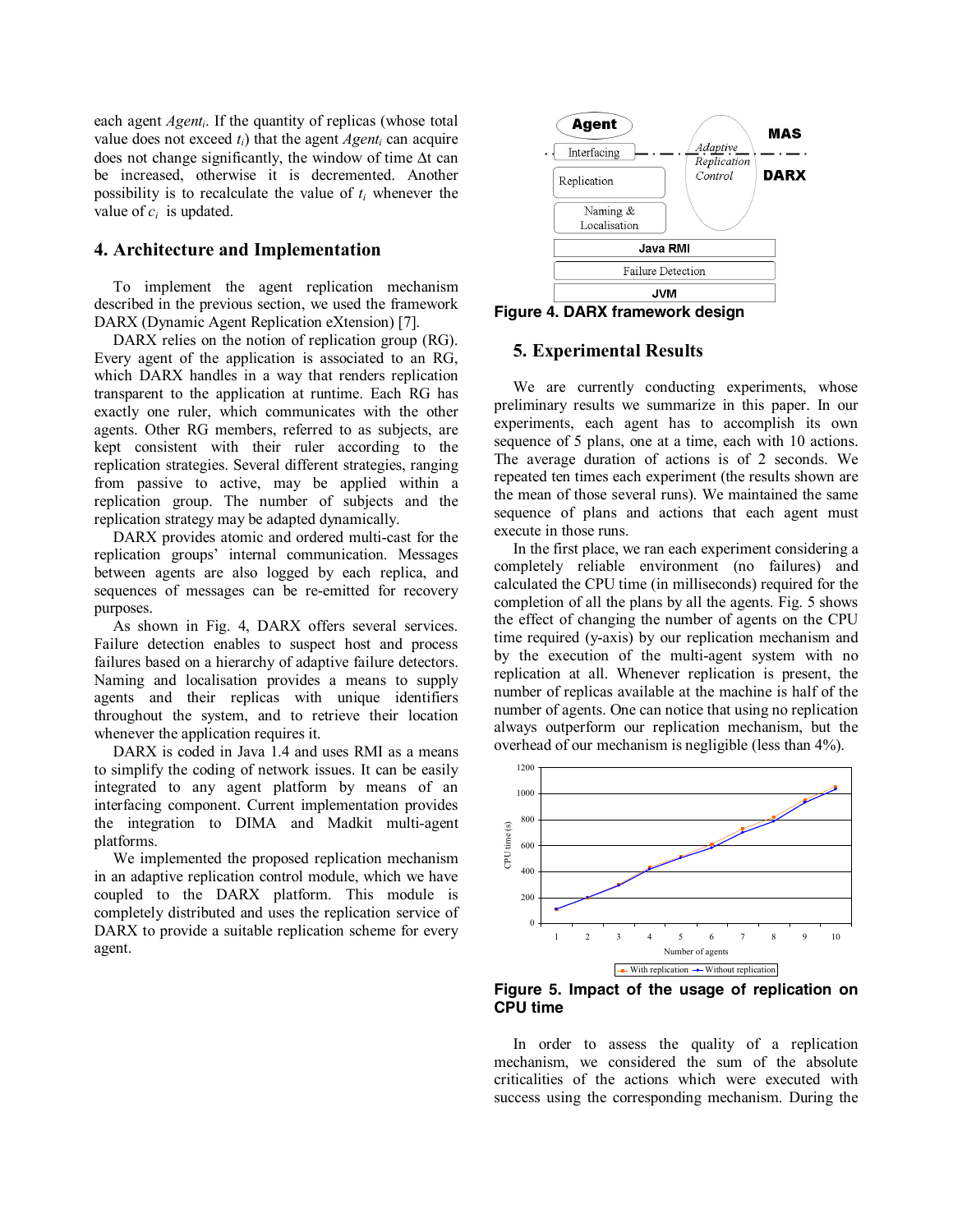execution of each experiment, at each interval of 2s and for each agent, a failure generator will cause the agent to fail with a probability equal to its probability of failure given by Eq. 4. Whenever an agent fails (because all its replicas failed), its current plan fails, the agent is restarted with its next plan and all the replicas which were allocated to it are made available for use.



**Figure 6. Quality of the replication mechanism used vs. a failure-free execution** 

Fig. 6 shows the maximum quality that could be obtained (in a completely reliable environment) compared to the quality of our strategy of replication and to a random one, which allocates randomly each replica available. We varied the probability of failure of the replicas, but due to space constraints, only a fixed value of 0.3 is reported in Fig. 6. The results are encouraging in the sense that our strategy is more accurate to determine and replicate the most critical agents than the random one. In fact, the probability that a critical agent fails with our strategy is lower than with a random strategy. Additionally, the quality of our mechanism is quite close (80% at average) to the maximum value that could be obtained in a failure-free execution.

The results show here are just partial. In fact, we envisage following the work of experimentation and evaluation by integrating other methods of the domain with which we intend to compare our approach.

### **6. Related Work**

Several approaches have addressed the problem of fault tolerance. In fact, many toolkits include replication facilities to build reliable applications. However, most of them are not quite suitable for implementing large-scale, adaptive replication mechanisms.

The first type of solution has been introduced by using reactive MASs, such as those based on the metaphor of ant nests [8]. An ant nest is composed of a set of simple agents which act in a complex environment and which can exhibit intelligent and adaptive behaviours. They are robust and fault tolerant systems a priori, since they are founded on the redundancy of similar reactive agents. The

fault of an agent does not affect, thus, the global system functioning. However, this redundancy is not a priori guaranteed to cognitive MASs, since cognitive agents can present very different, dependant and complex behaviours.

Hägg [9] proposes an approach to the problem in which sentinel agents monitor inter-agent communication, build models of other agents and take corrective actions. Since the sentinels analyze the entire communication going on in the system to detect state inconsistencies, it would be far too expensive in terms of computation and communication to take total control of possible fault situations and global consistency. Additionally, sentinels are themselves points of failures.

Decker et al [10] and Shen et al [11] offer dynamic cloning of specific agents in multi-agent systems. But their motivation is different, in view of the fact that their objective is to improve the availability of an agent if it is too congested (load balancing). Fault tolerance aspects are not addressed.

Fedoruk and Deters [1] also use replication to improve fault tolerance. Their work implements the passive strategy (hot-standby) of replication in a transparent way using proxies. All messages going to and from a replicate group are funnelled through the replicate group message proxy. Kraus et al [12] define the problem of fault tolerance as a deployment problem and propose a probabilistic approach to deploy the agents in a multiagent application. The main problem of these two works is that replication is applied statically before the application starts. This is not desirable in the case of dynamic multi-agent applications because the criticality of agents may evolve dynamically during the course of computation.

In distributed computing, many toolkits include replication facilities to build reliable application. However, many of products are not enough flexible to implement an adaptive replication. MetaXa [13] implements in Java active and passive replication in a flexible and transparent way. Authors extended Java with a reactive meta-level architecture. However, MetaXa relies on a modified Java interpreter. GARF [14] uses a reflexive architecture to allow the development of faulttolerant Smalltalk applications. It provides different replication strategies, but, it does not offer adaptive mechanisms to apply these strategies.

There are other software infrastructures for adaptive fault tolerance [15]–[17] where existing strategies can be dynamically changed. Nevertheless, such a change must have been devised by the application developer before runtime or the modifications must be specified and applied in a non-automatic way during the execution of the system.

As we said before, Guessoum et al [6] propose an adaptive replication mechanism based on the criticality of the agents. Their work uses system-level information